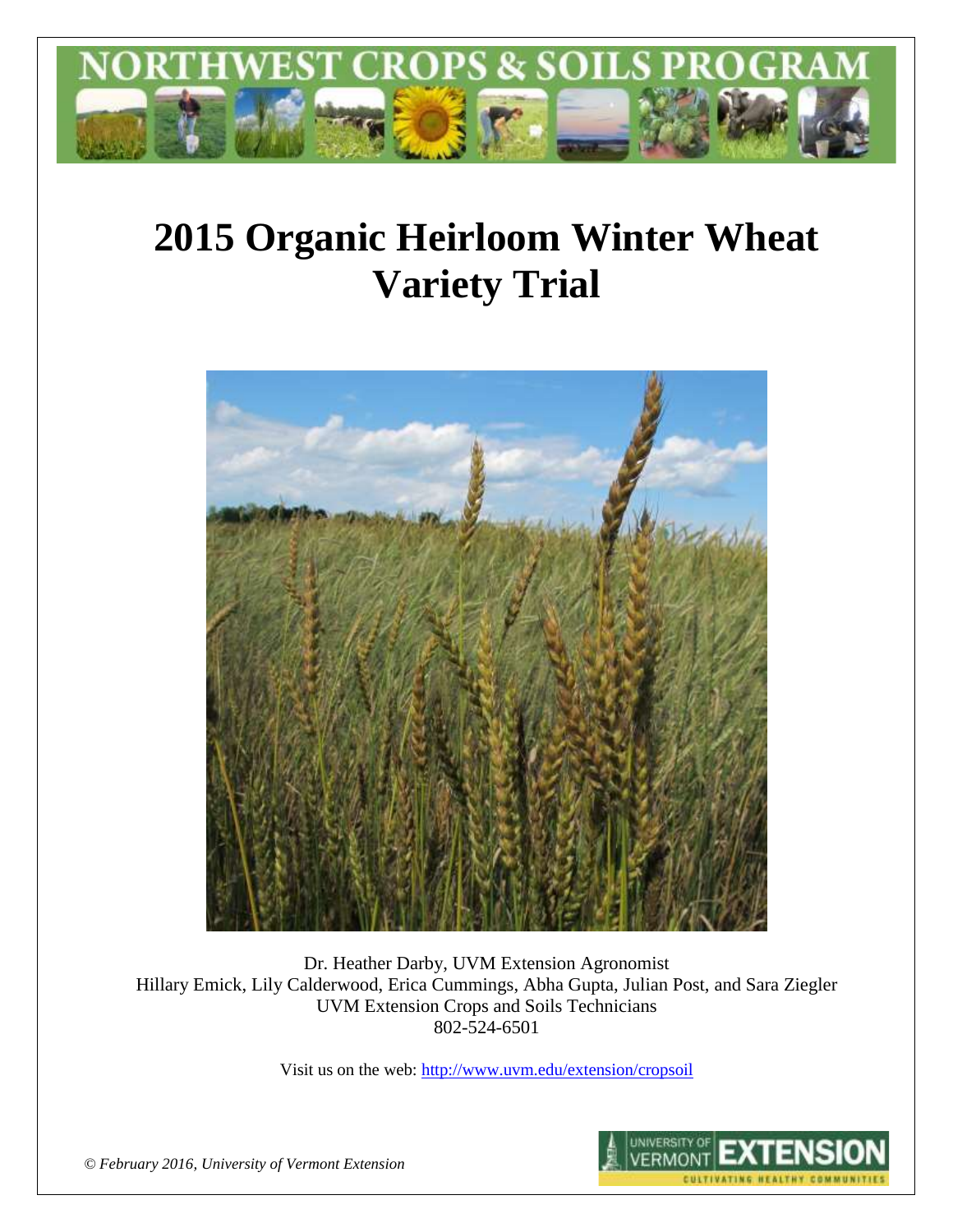#### **2015 ORGANIC HEIRLOOM WINTER WHEAT VARIETY TRIAL**

Dr. Heather Darby, University of Vermont Extension heather.darby[at]uvm.edu

Many consumers are interested in heirloom wheat for flavor, perceived health benefits, or its history, while many farmers are interested in heirloom wheat because it may have superior genetics better adapted to the challenging growing conditions in the Northeast. Production of heirloom wheat may also provide a farmer with a value added market with increased returns. This variety trial was established to determine heirloom winter wheat varieties that are suitable for production in Vermont's growing conditions. This was the fourth year that this trial was conducted in Vermont. These projects were funded through the UNFI Foundation that has set a priority to **protect the biodiversity** of our seed supply and the stewardship of genetic resources of organic seed.

## **MATERIALS AND METHODS**

In the fall of 2014, an heirloom winter wheat variety trial was initiated at Borderview Research Farm in Alburgh, VT. General plot management is listed in Table 1. The experimental design was a randomized complete block with 4 replicates. Treatments were 34 winter wheat heirloom varieties (Table 2). Plots were managed with practices similar to those used by producers in the surrounding area. The previous crop was oats and barley. The field was disked and spike tooth harrowed prior to planting. Plots were seeded with a Great Plains Cone Seeder on 22-Sep 2014 at a seeding rate of 125 lbs ac<sup>-1</sup>.

Plots were harvested with an Almaco SPC50 small plot combine on 3-Aug 2015. The harvest area was 5' x 20'. Grain moisture, test weight, and yield were determined at harvest. Seed was cleaned with a small Clipper M2B cleaner (A.T. Ferrell, Bluffton, IN) and a subsample was collected to determine quality characteristics. Samples were ground using the Perten LM3100 Laboratory Mill. Flour was analyzed for protein content using the Perten Inframatic 8600 Flour Analyzer. Most commercial mills target 12-15% protein content. Falling number was measured (AACC Method 56-81B, AACC Intl., 2000) on the Perten FN 1500 Falling Number Machine. The falling number is related to the level of sprout damage in the grain. It is determined by the time it takes, in seconds, for a stirrer to fall through a slurry of flour and water to the bottom of a test-tube. Falling numbers greater than 350 indicate low enzymatic activity and sound quality wheat. A falling number lower than 200 indicates high enzymatic activity and poor quality wheat. Deoxynivalenol (DON), a vomitoxin, was analyzed using Veratox DON 5/5 Quantitative test from the NEOGEN Corp. This test has a detection range of 0.5 to 5 ppm. Samples with DON values greater than 1 ppm are considered unsuitable for human consumption. The varieties of heirloom winter wheat grown, and their market class, year, and origin, are listed in Table 2. Results were analyzed with an analysis of variance in SAS using the PROC MIXED procedure with the Tukey-Kramer adjustment, which means that each cultivar was analyzed with a pairwise comparison (i.e. 'Turkey Red' statistically outperformed 'Clark's Cream', 'Turkey Red' statistically outperformed 'Gold Drop', etc.). Relationships between variables were analyzed using the GLM procedure.

|                                | Alburgh, VT                     |  |  |  |
|--------------------------------|---------------------------------|--|--|--|
| <b>Trial information</b>       | <b>Borderview Research Farm</b> |  |  |  |
| Soil type                      | Benson rocky silt loam          |  |  |  |
| <b>Previous crop</b>           | Oats and barley                 |  |  |  |
| Seeding Rates (lbs $ac^{-1}$ ) | 125 lbs $ac^{-1}$               |  |  |  |
| Row spacing (in)               | 6                               |  |  |  |
| <b>Replicates</b>              | 4                               |  |  |  |
| <b>Planting date</b>           | 22-Sep 2014                     |  |  |  |
| <b>Harvest date</b>            | 3-Aug 2015                      |  |  |  |

**Table 1. General plot management.**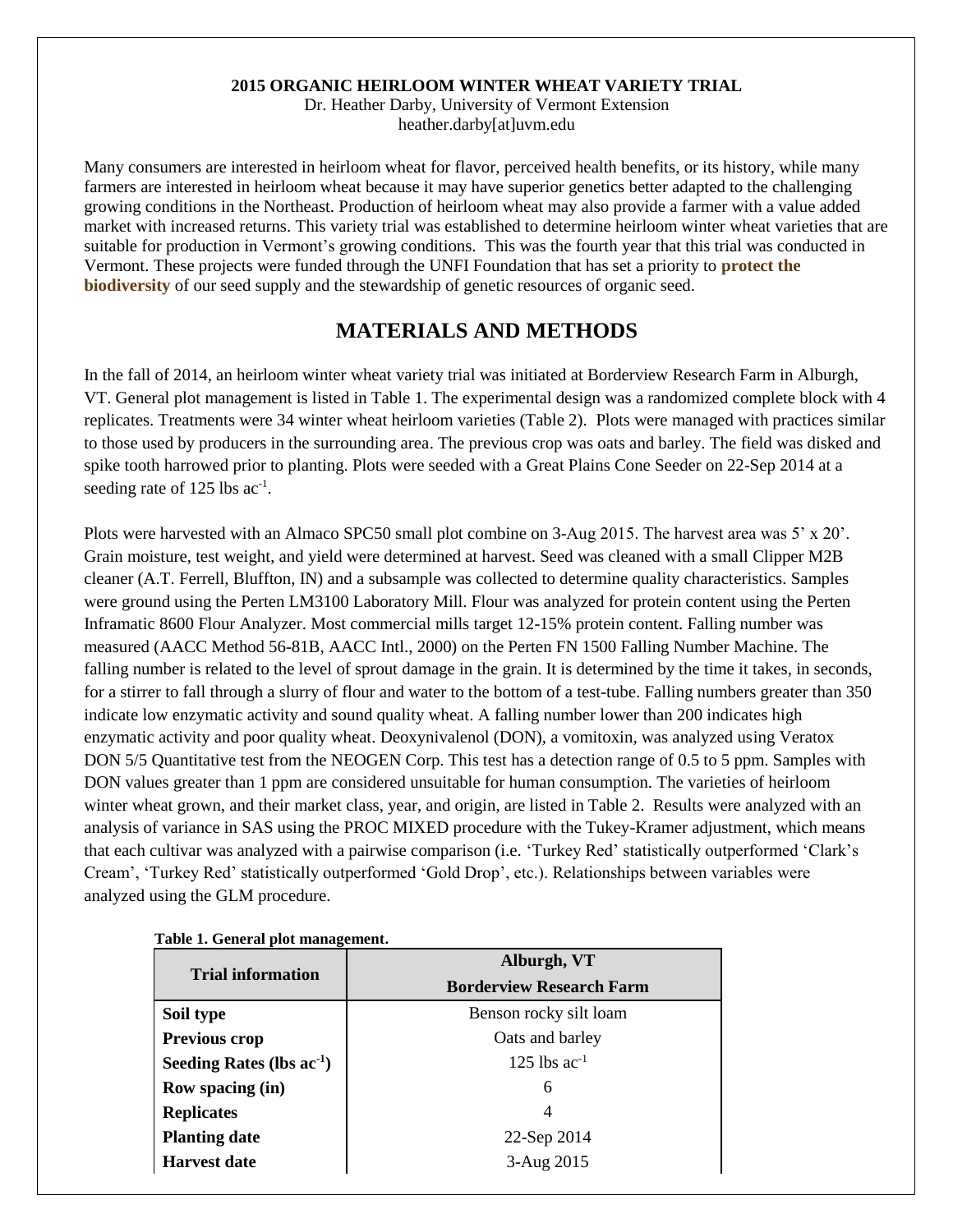#### **Harvest area (ft)** 5 x 20 **Tillage operations** Fall plow, spring disk & spike tooth harrow

| <b>Variety</b>     | <b>Market</b><br>class | Year | abic 2. Henroom which wheat varieties, market class, year of release and place w<br>Origin |
|--------------------|------------------------|------|--------------------------------------------------------------------------------------------|
| Bacska             | <b>HRWW</b>            | 1900 | Hungary                                                                                    |
| Blackhull          | <b>HRWW</b>            | 1917 | Kansas                                                                                     |
| Bluejacket         | <b>HRWW</b>            | 1946 | Kansas                                                                                     |
| Clark's Cream      | <b>HWWW</b>            | 1972 | Kansas                                                                                     |
| Columbia           | <b>HRWW</b>            | 1955 | Oregon                                                                                     |
| Coppei             | <b>SRWW</b>            | 1911 | Washington                                                                                 |
| Federation         | <b>SWWW</b>            | 1914 | Australia                                                                                  |
| Florence           | <b>HWWW</b>            | 1914 | Australia                                                                                  |
| Forward            | <b>SRWW</b>            | 1920 | New York                                                                                   |
| Genesee Giant      | <b>SWWW</b>            | 1893 | New York                                                                                   |
| Goldcoin           | <b>SWWW</b>            | 1890 | New York                                                                                   |
| Gold Drop          | <b>HRWW</b>            | 1843 | England                                                                                    |
| Honor              | <b>SWWW</b>            | 1920 | New York                                                                                   |
| Hybrid 63          | <b>SWWW</b>            | 1907 | Washington                                                                                 |
| Kanred             | <b>HRWW</b>            | 1917 | Kansas                                                                                     |
| Karkov MC22        | <b>HRWW</b>            | 1923 | Quebec, Canada                                                                             |
| Lennox             | <b>HRWW</b>            | 1975 | Ontario                                                                                    |
| Michikof           | <b>HRWW</b>            | 1920 | Indiana                                                                                    |
| Minard             | <b>HRWW</b>            | 1915 | Minnesota                                                                                  |
| Minturki           | <b>HRWW</b>            | 1919 | Minnesota                                                                                  |
| Oro                | <b>HRWW</b>            | 1927 | Oregon                                                                                     |
| Pesterboden        | <b>HRWW</b>            | 1892 | Hungary                                                                                    |
| Pride of Genesee   | <b>SRWW</b>            | 1893 | New York                                                                                   |
| Red Chief          | <b>SRWW</b>            | 1901 | New York                                                                                   |
| <b>Red Russian</b> | <b>SRWW</b>            | 1890 | England                                                                                    |
| Relief             | <b>HRWW</b>            | 1931 | Utah                                                                                       |
| Rio                | <b>HRWW</b>            | 1931 | Oregon                                                                                     |
| Russian            | <b>HRWW</b>            | 1917 | Virginia                                                                                   |
| Sonora             | <b>SWWW</b>            | 1770 | Mexico                                                                                     |
| Triplet            | <b>SRWW</b>            | 1918 | Washington                                                                                 |
| <b>Turkey Red</b>  | <b>HRWW</b>            | 1873 | <b>United States</b>                                                                       |
| Ukrainka           | <b>HRWW</b>            | 1926 | Kiev, Ukraine                                                                              |
| Vermont Read       | <b>SRWW</b>            | 1898 | Vermont                                                                                    |
| Wasatch            | <b>HRWW</b>            | 1944 | Utah                                                                                       |

#### **Table 2. Heirloom winter wheat varieties, market class, year of release and place of origin.**

**HRWW**-Hard Red Winter Wheat, **HWWW**-Hard White Winter Wheat, **SRWW**-Soft Red Winter Wheat, **SWWW-**Soft White Winter Wheat.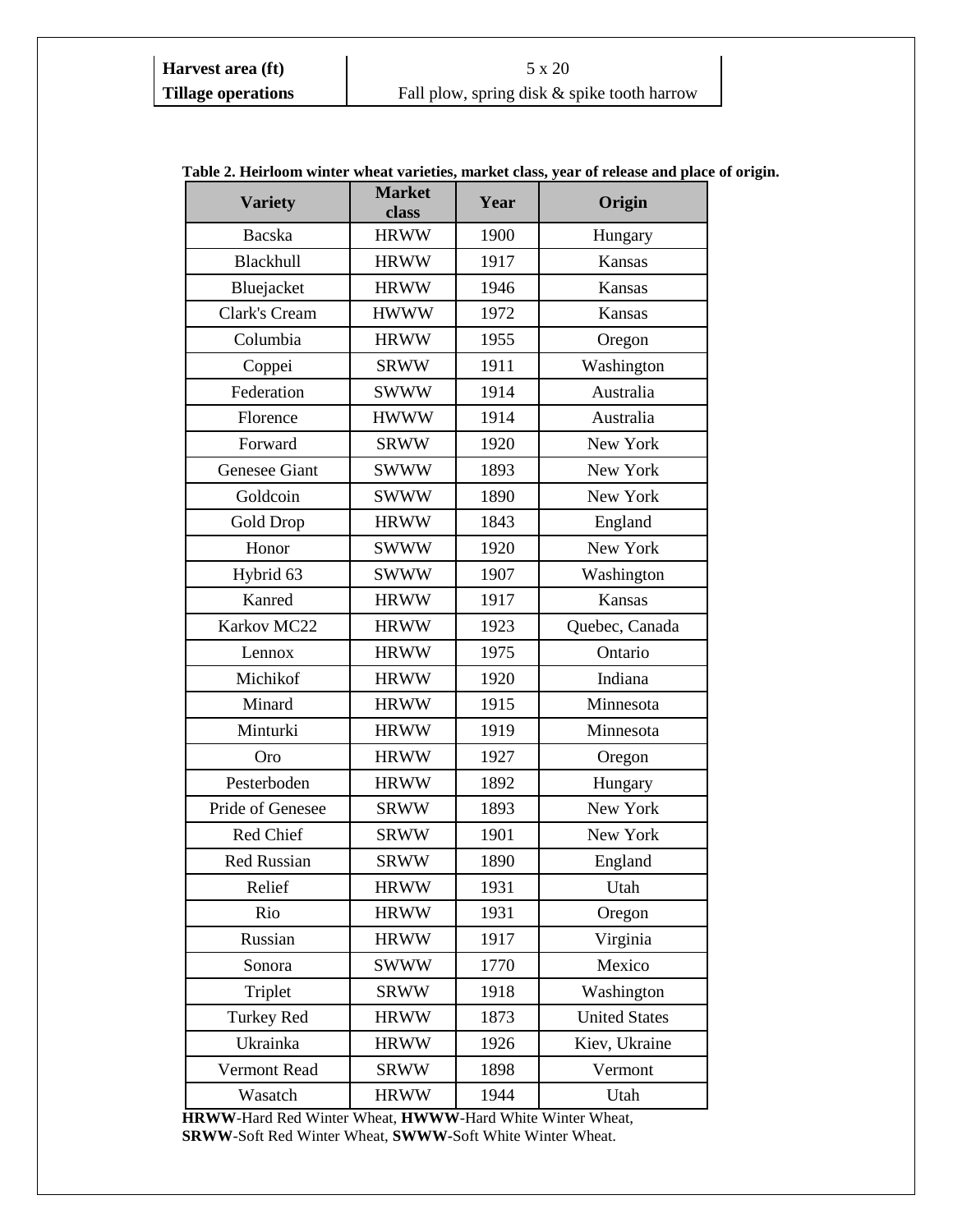Variations in yield and quality can occur because of variations in genetics, soil, weather and other growing conditions. Statistical analysis makes it possible to determine whether a difference among varieties is real, or whether it might have occurred due to other variations in the field. At the bottom of each table, a p value is presented for each variable (i.e. yield). A small p-value indicates strong statistical differences between varieties. A large p-value indicates weak statistical differences between varieties. A p value of 0.1 indicates that the differences between varieties are significant at 10% level of probability. Where the p value is 0.1, you can be sure in 9 out of 10 chances that there is a real difference between the varieties. Treatments that were not significantly lower in performance than the highest value in a particular column are indicated with an asterisk.

# **RESULTS AND DISCUSSION**

Seasonal precipitation and temperature recorded at a weather station in Alburgh, VT are shown in Table 3. Temperatures were below average in November of 2014, and March, April, June and July of 2015. Temperatures were higher than normal in October 2014 and May 2015. Although June was wetter than average, it was the only month that was wetter than average, and overall 2014-2015 was a very dry winter wheat growing season (between September 2014 and July 2015, there were 12.76 inches of precipitation less than normal). While few months were warmer than average, overall temperatures were very mild and resulted in 5269 growing degree days (GDD) at a base temperature of 32°F through the growing season, 372 GGDs more than the 30 year average. Many of the heirlooms in the trial were developed in environments much different than New England. Hence, it is important to evaluate the varieties for tolerance to our climate. All varieties were able to survive the winter.

| Alburgh, VT                                  | Sep-<br>14 | Oct-<br>14 | $Nov-$<br>14 | Mar-<br>15 | Apr-<br>15 | May-<br>15 | Jun-<br>15 | Jul-<br>15 |
|----------------------------------------------|------------|------------|--------------|------------|------------|------------|------------|------------|
| Average temperature $(^{\circ}F)$            | 60.6       | 51.9       | 36.9         | 26.0       | 43.4       | 61.9       | 63.1       | 70.0       |
| Departure from normal                        | 0.0        | 3.7        | $-1.3$       | $-5.1$     | $-1.4$     | 5.5        | $-2.7$     | $-0.6$     |
|                                              |            |            |              |            |            |            |            |            |
| Precipitation (inches)                       | 1.33       | 4.27       | l.56         | 0.02       | 0.09       | 1.94       | 6.42       | 1.45       |
| Departure from normal                        | $-2.31$    | 0.67       | $-1.56$      | $-2.19$    | $-2.73$    | $-1.51$    | 2.73       | $-2.70$    |
|                                              |            |            |              |            |            |            |            |            |
| Growing Degree Days<br>(base $32^{\circ}F$ ) | 860        | 622        | 204          | 70         | 373        | 930        | 938        | 1188       |
| Departure from normal                        | ◠          | 120        | 19           | 70         | -11        | 174        | -76        | $-10$      |

**Table 3. Seasonal weather data collected in Alburgh, VT, 2014 and 2015.**

Based on weather data from a Davis Instruments Vantage Pro2 with WeatherLink data logger. Historical averages are for 30 years of NOAA data (1981-2010) from Burlington, VT.

During the 2015 growing season, many observations and measurements were recorded on heirloom winter wheat development, including flowering date, height, and lodging (Table 4).

The flowering date was recorded when at least 50% of the plot was in bloom. The majority (27 varieties) of heirloom winter wheat varieties were flowering by 13-Jun and all varieties were flowering by 18-Jun.

Heights and lodging were measured on 28-Jul 2015 before the wheat was harvested. Heights were determined by taking three measurements per plot with a yardstick. In organic systems, taller plants are generally desired for their ability to shade out competing weeds. All of the varieties grown in this study would be considered tall when compared to many of today's modern cultivars. Tall wheat may be prone to lodging depending on many factors such as stalk strength and over-fertilization. Lodging was measured as a percent of plot lodged on 28-Jul 2015. It was measured with a visual rating on a scale of 0-100, where 0 represented no lodging.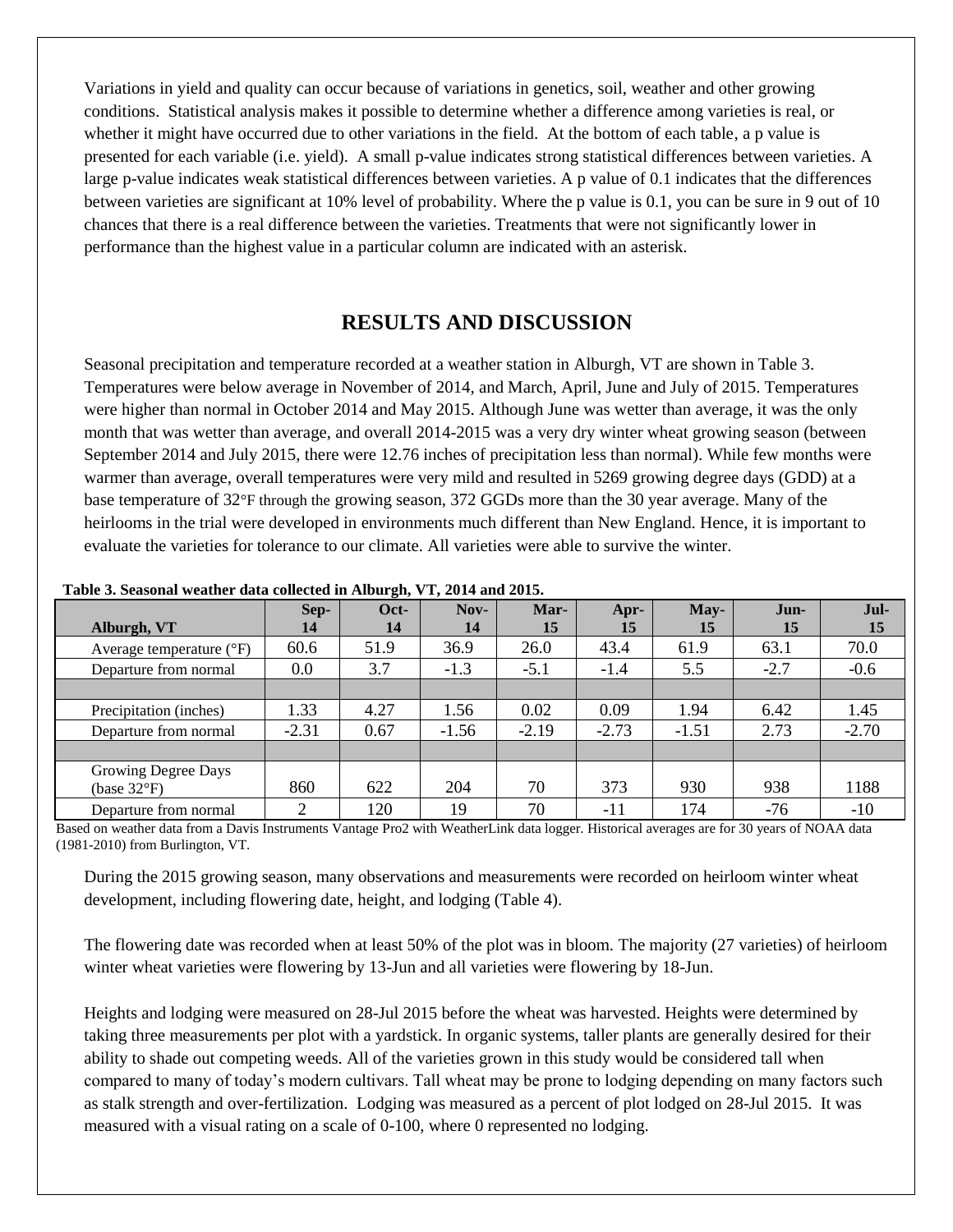Hybrid 63 was the tallest growing heirloom wheat, which grew 49.2 inches (Table 4). Vermont Read was the shortest growing heirloom wheat, which grew 34.3 inches. Two of the tallest varieties, Sonora and Federation, had no lodging although they were not significantly shorter than the tallest variety. Even with its height, Hybrid 63 was not significantly different than these top performers for lodging. Rio, even though it was the shortest heirloom wheat grown, had a lodging rate of almost 40%. Only Minard was significantly different from the top performers, with a lodging rate of 86.7%.

| <b>Variety</b>     | <b>Flowering</b><br><b>Date</b> | Height<br>(inches) | Lodging<br>(%)     |
|--------------------|---------------------------------|--------------------|--------------------|
| Bacska             | $13-Jun$                        | $42.6*$            | $53.3*$            |
| Blackhull          | $13-Jun$                        | $42.3*$            | $20.0*$            |
| Bluejacket         | $13-Jun$                        | 39.7               | $10.0^\ast$        |
| Clark's Cream      | $15$ -Jun                       | 37.5               | $3.3*$             |
| Columbia           | $11-Jun$                        | 38.9               | $21.7*$            |
| Coppei             | $11-Jun$                        | $43.0*$            | $23.3*$            |
| Federation         | $11-Jun$                        | $42.7*$            | $\mathbf{0.0}^{*}$ |
| Florence           | $13-Jun$                        | $44.6*$            | $16.7*$            |
| Forward            | $18 - Jun$                      | $41.9*$            | $3.3*$             |
| Genesee Giant      | $11-Jun$                        | $40.6*$            | $\mathbf{0.0}^{*}$ |
| Goldcoin           | $13-Jun$                        | $41.8*$            | $3.3*$             |
| Gold Drop          | $15-J$ un                       | $46.8*$            | $28.3*$            |
| Honor              | $13-Jun$                        | $44.0*$            | $13.3*$            |
| Hybrid 63          | $11-Jun$                        | 49.2*              | $21.7*$            |
| Kanred             | $10-J$ un                       | 40.2               | $40.0^\ast$        |
| Karkov MC22        | $18 - Jun$                      | $44.5*$            | $68.3*$            |
| Lennox             | $11-Jun$                        | $45.9*$            | $45.0*$            |
| Michikof           | $13-Jun$                        | $46.8*$            | $16.7*$            |
| Minard             | $11-Jun$                        | $42.5*$            | 86.7               |
| Minturki           | $13-Jun$                        | 43.9*              | $66.7*$            |
| Oro                | $15-J$ un                       | 39.7               | $36.7*$            |
| Pesterboden        | $11-J$ un                       | 44.4*              | $60.0*$            |
| Pride of Genesee   | $15$ -Jun                       | $45.2*$            | $23.3*$            |
| Red Chief          | $11-Jun$                        | $41.8*$            | $50.0^\ast$        |
| <b>Red Russian</b> | $13-Jun$                        | 39.2               | $33.3*$            |
| Relief             | $11-Jun$                        | $42.2*$            | $33.3*$            |
| Rio                | $13-Jun$                        | 40.4               | $38.3*$            |
| Russian            | $13-Jun$                        | $43.8*$            | $55.0*$            |
| Sonora             | $10$ -Jun                       | $44.3*$            | $\mathbf{0.0}^{*}$ |
| Triplet            | $15$ -Jun                       | $41.0*$            | $28.3*$            |
| <b>Turkey Red</b>  | $11-Jun$                        | $44.1*$            | $78.3*$            |
| Ukrainka           | $11-Jun$                        | 44.4*              | $60.0*$            |
| Vermont Read       | $11-Jun$                        | 34.3               | $6.7*$             |
| Wasatch            | $13-Jun$                        | $40.6*$            | $56.7*$            |

| Table 4. The flowering dates, heights, and lodging of heirloom winter wheat |
|-----------------------------------------------------------------------------|
| varieties in Alburgh, VT, 2015.                                             |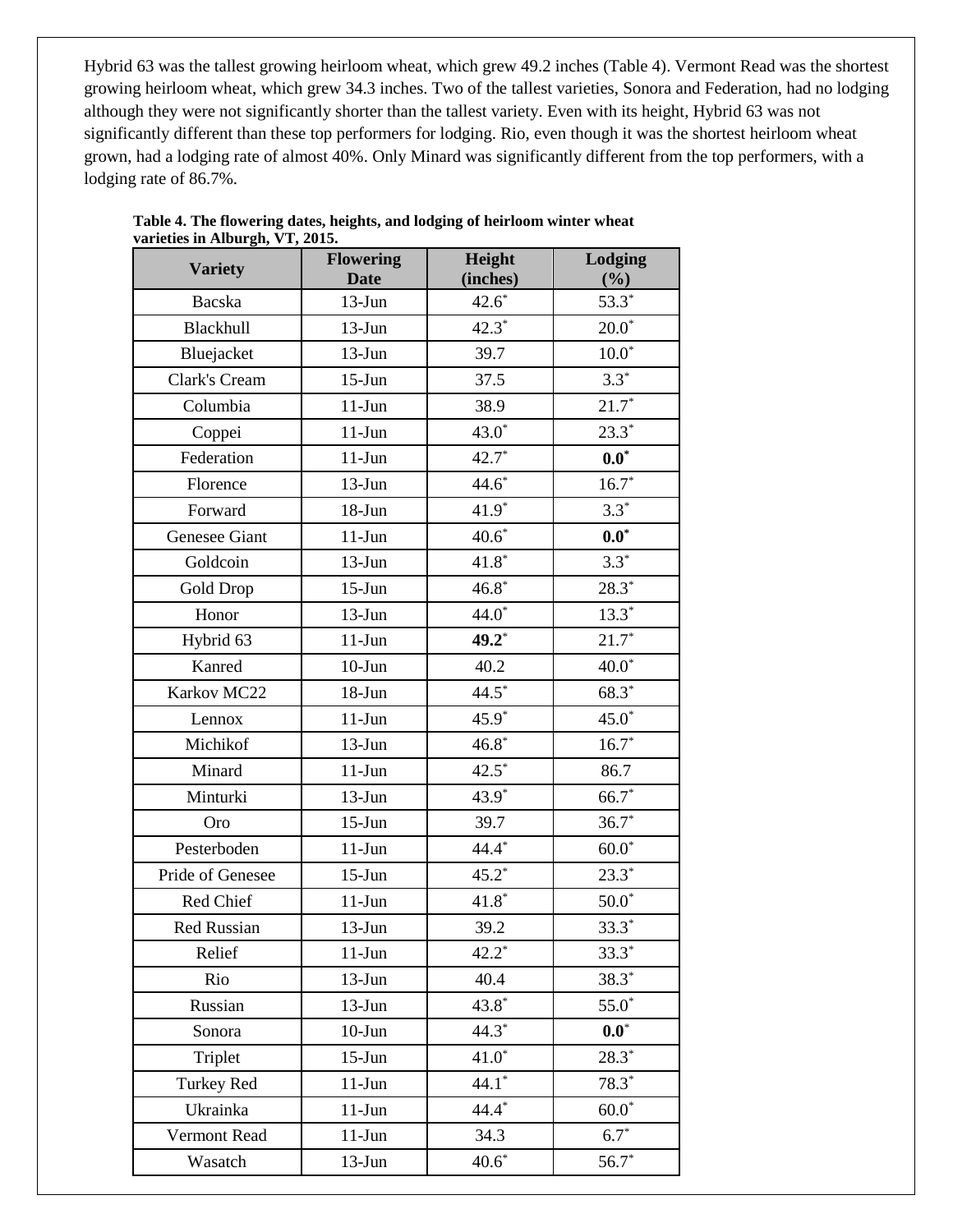Insect and disease scouting was conducted on 12-Jun (data not shown). Research technicians looked for the presence of a variety of foliar diseases, including loose smut, powdery mildew, and *Fusarium* head blight (FHB), as well as the presence of mites or insects and evidence of pest damage.

Thrips are small insects with fringed wings that feed on a variety of plants by puncturing the cells and sucking up the contents. Damage caused by thrips includes discoloration and leaf scarring, reduced growth of the plant, and they can also act as a disease vector. Thrips were observed in 13 of the 34 varieties (Red Russian, Genesee Giant, Gold Drop, Coppei, Kharkov, Pride of Genesee, Sonora, Bacska, Wahsatch, Michicof, Rio, Turkey Red, and Federation). Thrips were present in all three replicates of the Federation variety, and in the other 12 varieties were only present in one of the three replicate plots.

Mites were observed in 29 out of 34 heirloom winter wheat varieties. The varieties that were mite-free are Gold Coin, Triplet, Hybrid 63, Red Russian, and Wahsatch. Mite infestation was worst in the Michicof and Rio varieties. Mites are very small arthropods that feed on the sap of leaves of wheat and other grain crops. Leaves affected by mites may appear yellowish or silvery in early stages of infestation and later take on a scorched appearance. Injury caused by mites can result in stunted plants.

Several foliar diseases were observed during wheat development, including powdery mildew and tan spot. Foliar diseases reduce photosynthetic leaf area, use nutrients, and increase respiration and transpiration within colonized host tissues. The diseased plant typically exhibits reduced vigor, growth and seed fill. The earlier occurrence, greater degree of host susceptibility, and longer duration of conditions favorable for disease development will increase the yield loss. Powdery mildew (caused by the fungus *Erysiphe graminis f. sp. Tritici*) was prevalent in the 2015 variety trial and was observed on all varities and in more than 75% of plots. Tan spot, caused by the fungus *Pyrenophora tritici-repenti,* was also very prevalent and affected all varieties and more than 75% of plots. The variety Minturki had the lowest rates of both powdery mildew and tan spot observed in the trial. *Stagonospora nodorum* may result in lightweight, shriveled kernels and lower yields. Stagonospora was observed in 31 out of 34 varieties. It was not observed in the varieties Forward, Coppei, or Honor.

Other foliar diseases were not as prevalent but were observed in some varities. Septoria blotch is a foliar disease caused by the fungus *Mycosphaerella graminicola.* It was only observed on one variety (Wasatch) and only in one of the three trial plots. Rust is caused by several species of fungi in the genera *Puccinia*. Rust was observed in the varieties Florence, Russian, and Gold Coin. It was only observed in one out of the three replicate plots in each of these varieties. Loose smut was not observed in any of the heirloom winter wheat plots in the 2015 variety trials.

*Fusarium* head blight (FHB) is a foliar disease of particular concern to wheat growers. In the Northeast, FHB is predominantly caused by the species *Fusarium graminearum*. This disease is very destructive and causes yield loss, low test weights, and low seed germination. It is of particular concern due to contamination of grain with mycotoxins. A vomitoxin called deoxynivalenol (DON) is considered the primary mycotoxin associated with FHB. The spores are usually transported by air currents and can infect plants at flowering through grain fill. Eating contaminated grain greater than 1ppm poses a health risk to both humans and livestock. In the 2015 trial, only six of the 34 varieties (Coppei, Gennesse Giant, Gold Drop, Kharkov, Red Chief, and Red Russian) displayed bleached grain heads which are associated with the presence of *Fusarium* head blight. FHB was only observed in one plot out of the three replicates for each variety. However, DON levels (Table 5) were not lower than in previous years.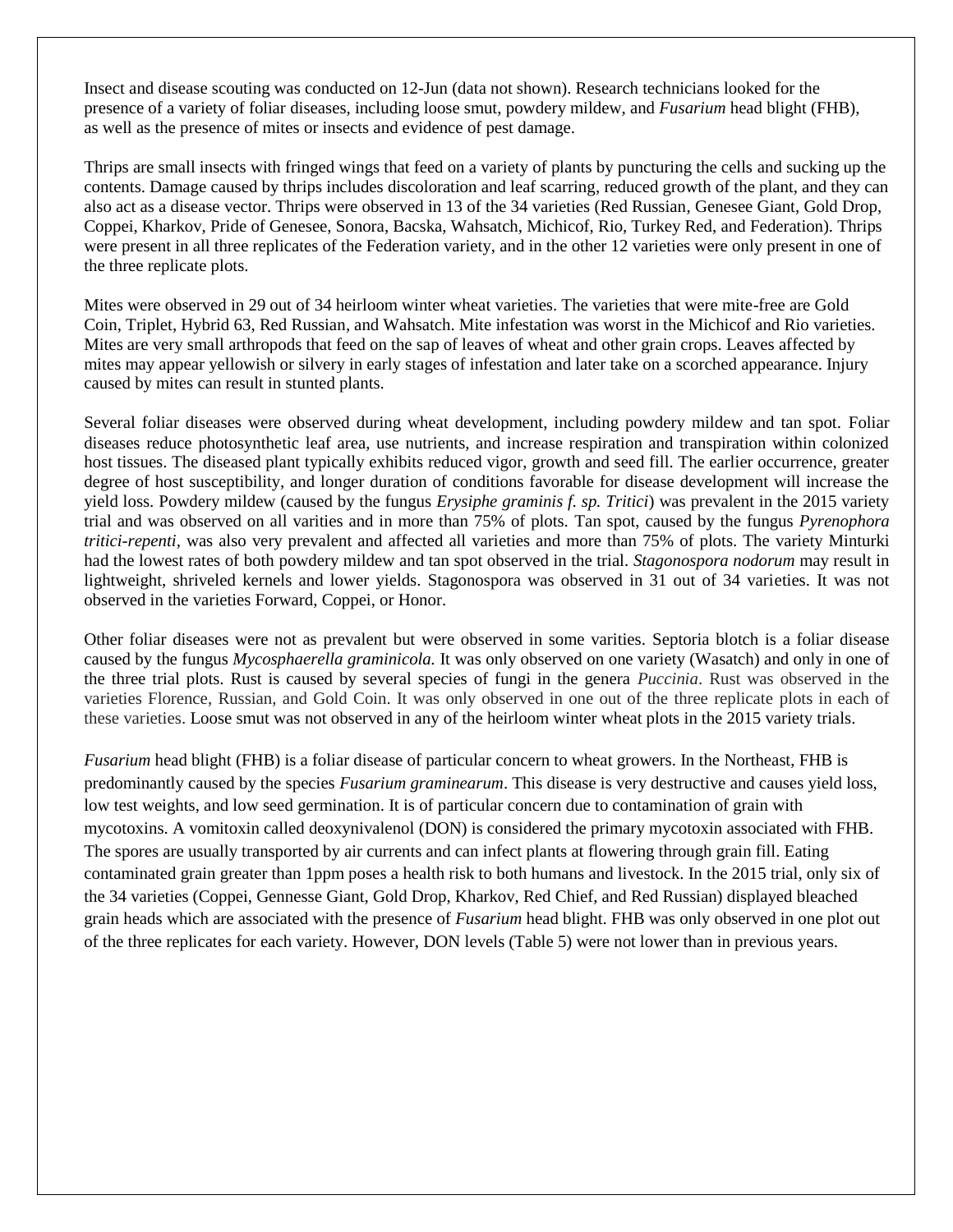| Table 5. Yield and quality of heirloom winter wheat varieties, Alburgh, VT, 2015. |                              |                 |                        |                                              |                          |            |  |
|-----------------------------------------------------------------------------------|------------------------------|-----------------|------------------------|----------------------------------------------|--------------------------|------------|--|
| <b>Variety</b>                                                                    | Yield @<br>13.5%<br>moisture | <b>Moisture</b> | <b>Test</b><br>weight  | <b>Crude</b><br>protein @<br>12%<br>moisture | <b>Falling</b><br>number | <b>DON</b> |  |
|                                                                                   | $lbs$ ac <sup>-1</sup>       | $\%$            | $lbs$ bu <sup>-1</sup> | $\%$                                         | seconds                  | ppm        |  |
| Bacska                                                                            | $1353*$                      | 14.5            | $53.3*$                | 17.0                                         | $247*$                   | $4.1*$     |  |
| Blackhull                                                                         | 1018                         | 11.7            | $53.7*$                | 15.8                                         | $272*$                   | $5.1*$     |  |
| Bluejacket                                                                        | 572                          | 15.4            | $55.0*$                | 16.7                                         | $218*$                   | $4.9*$     |  |
| Clark's Cream                                                                     | 811                          | 17.0            | $52.0*$                | 16.3                                         | $191*$                   | 8.5        |  |
| Columbia                                                                          | 870                          | 13.7            | $52.3*$                | 15.9                                         | $269*$                   | $5.5*$     |  |
| Coppei                                                                            | $1651*$                      | 13.6            | $52.2*$                | 16.7                                         | 285*                     | $4.3*$     |  |
| Federation                                                                        | 1588*                        | 13.2            | $55.7*$                | 16.6                                         | $251*$                   | 6.8        |  |
| Florence                                                                          | 1555*                        | 14.9            | $53.0*$                | 17.3                                         | $261*$                   | $5.8*$     |  |
| Forward                                                                           | 743                          | 16.6            | 50.2                   | 16.3                                         | 283*                     | $4.8*$     |  |
| Genesee Giant                                                                     | 1035                         | 19.0            | 49.8                   | 16.2                                         | 86                       | 8.2        |  |
| Goldcoin                                                                          | 958                          | 14.4            | $52.8*$                | 15.9                                         | $191*$                   | $5.4*$     |  |
| Gold Drop                                                                         | 656                          | 17.2            | $56.0*$                | 17.0                                         | 295*                     | $4.4*$     |  |
| Honor                                                                             | 727                          | 13.6            | 49.0                   | 15.2                                         | 185*                     | 7.4        |  |
| Hybrid 63                                                                         | 1888*                        | 10.3            | $55.5*$                | 16.2                                         | 364                      | $2.0*$     |  |
| Kanred                                                                            | 1107                         | 11.8            | $55.3*$                | 17.0                                         | $308*$                   | $3.5*$     |  |
| Karkov MC22                                                                       | 1116                         | 9.8             | $54.7*$                | 17.2                                         | $276*$                   | $1.9*$     |  |
| Lennox                                                                            | 2533*                        | 9.7             | $55.0*$                | 15.2                                         | $357*$                   | $1.5*$     |  |
| Michikof                                                                          | 1338*                        | 14.3            | $54.8*$                | 16.4                                         | $356*$                   | $1.7*$     |  |
| Minard                                                                            | 1806*                        | 10.1            | $56.3*$                | 17.2                                         | 296*                     | $1.4*$     |  |
| Minturki                                                                          | $1528*$                      | 11.3            | $55.8*$                | 16.6                                         | 330 <sup>*</sup>         | $2.2*$     |  |
| Oro                                                                               | 1197                         | 13.4            | $52.8*$                | 16.5                                         | $246*$                   | $5.0^*$    |  |
| Pesterboden                                                                       | 1458*                        | 12.9            | $55.8*$                | 16.1                                         | $291*$                   | $2.4*$     |  |
| Pride of Genesee                                                                  | 723                          | 16.0            | $54.8*$                | 16.5                                         | $224*$                   | 8.1        |  |
| Red Chief                                                                         | 1147                         | 12.4            | $54.8*$                | 17.2                                         | 310 <sup>-</sup>         | $2.8*$     |  |
| Red Russian                                                                       | 944                          | 11.4            | $53.3*$                | 17.0                                         | $312*$                   | $5.0*$     |  |
| Relief                                                                            | 589                          | 15.3            | $55.5^*$               | 17.1                                         | 297*                     | $3.3*$     |  |
| Rio                                                                               | 855                          | 17.1            | $51.7*$                | 16.7                                         | $263*$                   | $3.5*$     |  |
| Russian                                                                           | 1579*                        | 11.8            | $56.0*$                | 16.5                                         | 339*                     | $2.1*$     |  |
| Sonora                                                                            | 2306*                        | 10.5            | $57.0*$                | 16.3                                         | $271*$                   | $5.9*$     |  |
| Triplet                                                                           | 655                          | 15.9            | $50.3*$                | 16.5                                         | 283*                     | $5.2*$     |  |
| Turkey Red                                                                        | 1576*                        | 11.4            | $56.2*$                | 16.4                                         | $295*$                   | $1.8*$     |  |
| Ukrainka                                                                          | 1389*                        | 11.0            | $53.8*$                | 17.4                                         | $266*$                   | $3.7*$     |  |
| Vermont Read                                                                      | 834                          | 14.0            | $52.8*$                | 17.3                                         | 134                      | $6.3*$     |  |
| Wasatch                                                                           | 1239*                        | 12.4            | $54.3*$                | 17.3                                         | $270*$                   | $3.9*$     |  |
| Trial mean                                                                        | 1216                         | 13.5            | 53.9                   | 16.6                                         | 268                      | 4.4        |  |
| <i>p</i> -value                                                                   | < 0.0001                     | <b>NS</b>       | 0.0006                 | <b>NS</b>                                    | < 0.0001                 | < 0.0001   |  |

\*Varieties with an asterisk are not significantly different than the top performer in **bold**.

NS – No significant difference amongst varieties.

Winter wheat heirloom varieties had an average yield of 1216 lbs ac<sup>-1</sup>. The highest yielding variety was Lennox at 2533 lbs ac<sup>-1</sup>). This was statistically similar to the varieties Sonora, Hybrid 63, Minard, Coppei, Federation, Russian, Turkey Red, Florence, Minturki, Pesterboden, Ukrainka, Bacska, Michikof, and Wahsatch. The highest yielding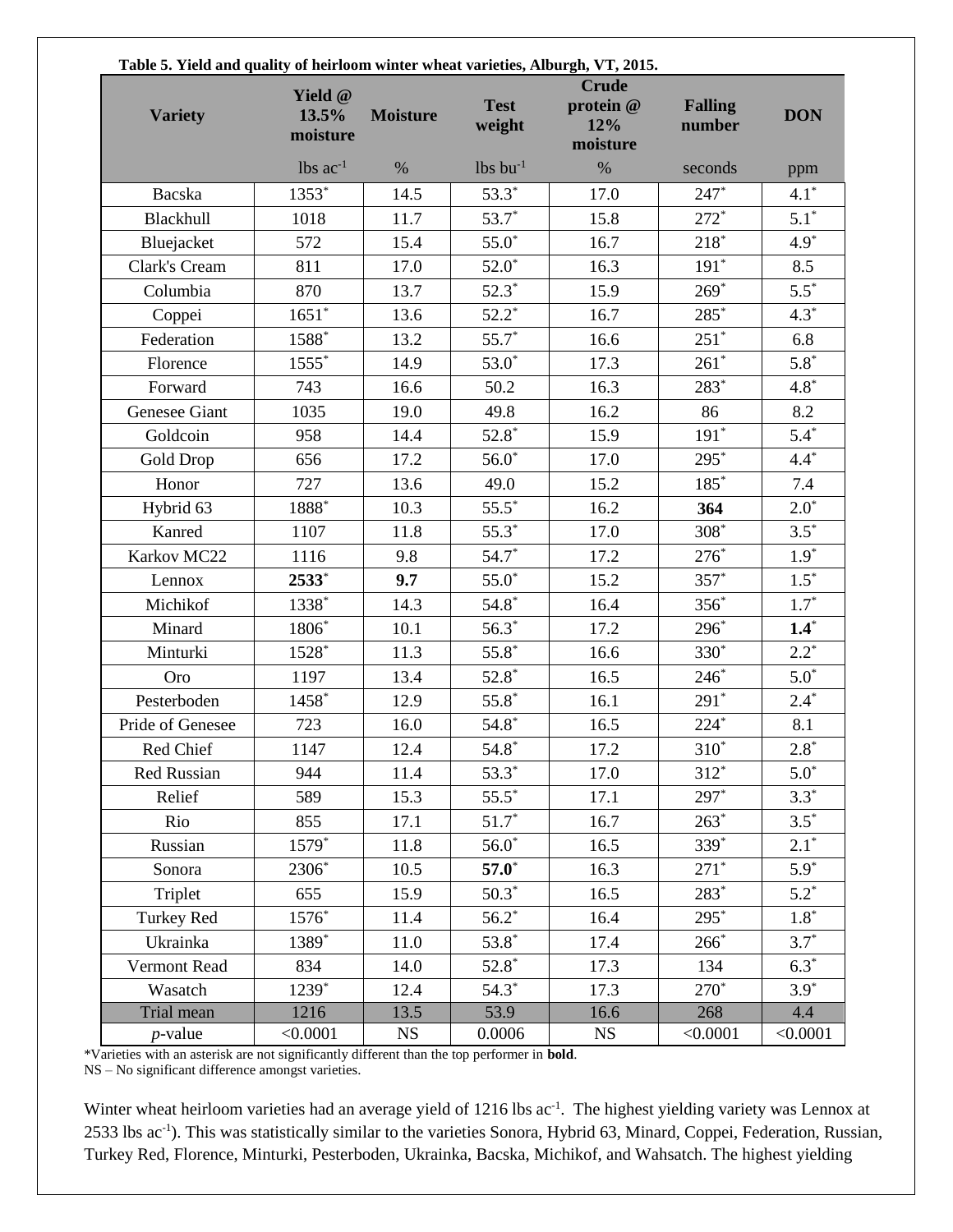variety from the 2012, 2013 and 2014 trials (Forward, which yielded 2849 lbs  $ac^{-1}$  in 2014) was among the lowest yielding varieties in the 2015 trial.

Test weight is the measure of grain density. It is determined by weighing a known volume of grain. Generally, the heavier the wheat is per bushel, the higher baking quality. Sonora had the highest test weight at 57 lbs bu<sup>-1</sup>. This was statistically similar to all varieties except Forward, Genesee Giant, and Honor. Sonora, Minard, Turkey Red, Gold Drop, and Russian all had test weights meeting the industry standard of 56-60 lbs bu<sup>-1</sup>. Of these varieties, Sonora, Minard, Turkey Red, and Russian were also high yielding varieties. Harvest moisture ranged from 9.7% (Lennox) to 19% (Genesee Giant) with an average harvest moisture of 13.5%

All the heirloom winter wheat varieties had CP levels above the industry minimum of 14%. There is often an inverse relationship seen between yield and protein, and this was somewhat true of the heirloom winter wheat varieties assessed in 2015. The three highest yielding varieties were among the lowest crude protein levels (Figure 1). Falling numbers for most varieties were above 200 seconds and under 350 seconds, indicating sound quality wheat (Table 5). Five varieties (Genesee Giant, Vermont Read, Honor, Gold Coin, and Clark's Cream) had falling numbers below 200, indicating a high level of sprouting damage in these varieties. Except for Clark's Cream, all of the other varieties with low falling number are soft white winter wheat varieties that are not used for bread baking. DON levels for all varieties were above the FDA threshold of 1 ppm which is considered safe for human consumption (Table 5). All of the 2015 wheat trials at Borderview Farm had high DON levels.



**Figure 1. Yield and crude protein of heirloom winter wheat varieties, Alburgh, VT, 2015. For yield, varieties with the same letter are not significantly different from one another. There were no significant differences in crude protein.**